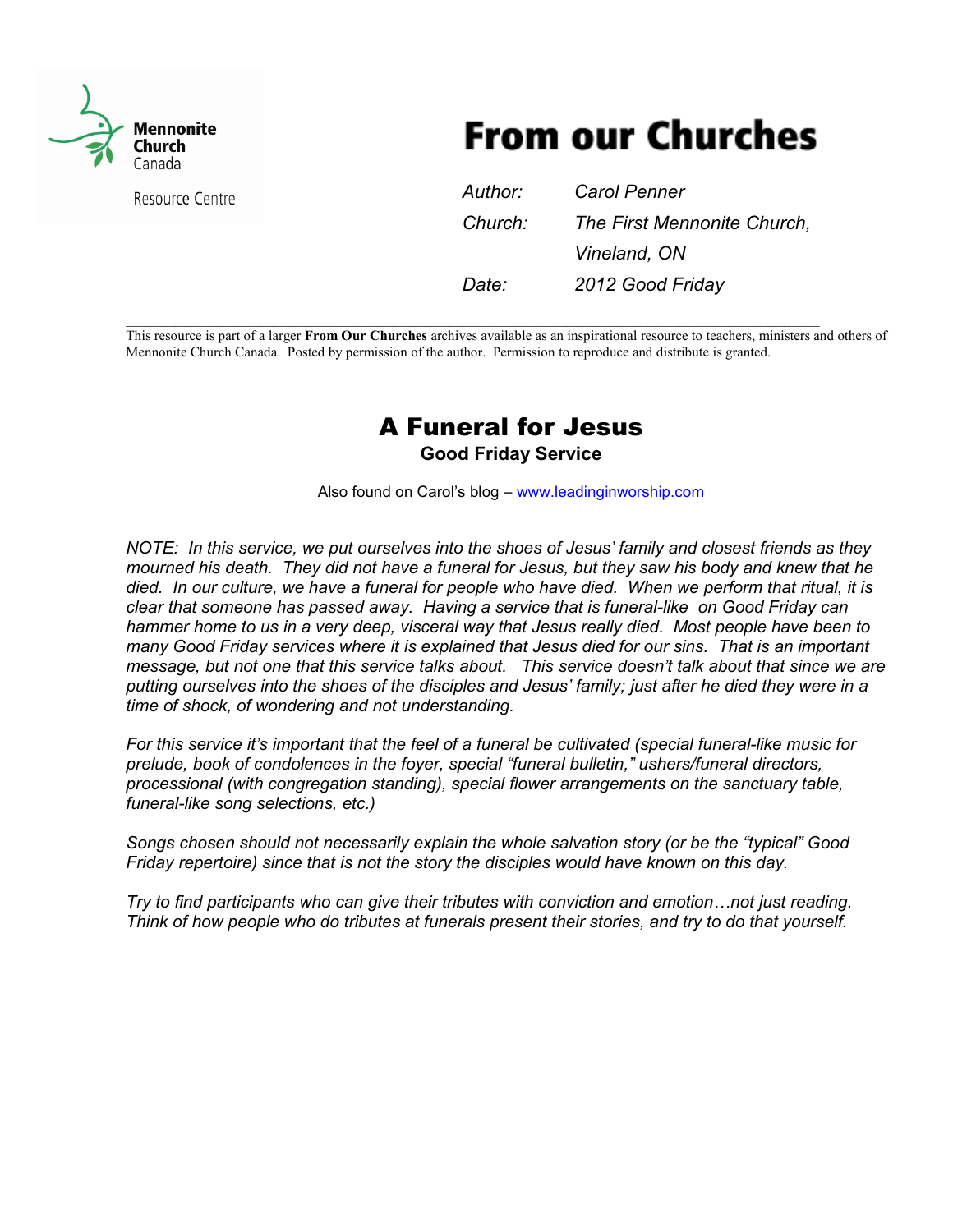# **Welcome & Opening Prayer**

Dearly beloved, friends of Jesus, we gather together in the sight of God, filled with sorrow and grief. Our friend Jesus has suffered and he has died, and his earthly body has been laid to rest. This is a tender time, we have come to grieve and to comfort one another in our sorrow, and to draw on God's love and power. We have come to remember all that Jesus said to us. and to take comfort in the shelter of the almighty God.

Let's pray:

Almighty and ever-loving God, Thank you for this time we have together to gather and reflect on Jesus' life: you knew Jesus through and through, you loved him from the moment he was conceived. You were with him on the day of his birth, and on the day of his death. You gave him a good life, a wonderful family, he loved them deeply and they loved him deeply in return. You walked with him in good times and hard times, you were with him even on this dark Friday. Be with us today in our tears, in our aching hearts in the smiles that memories bring as we grieve and remember Jesus. Be with us now, Amen.

**Hymn:** HWB 144 - *Kyrie Eleison* 

**Scripture:** Psalm 69:1-21

**Hymn:** HWB 257 - *Were you there, verses 1-4*

**Scripture:** Isaiah 53:1-9

**Hymn:** STS 121 *Nothing is lost on the breath of God* 

# **Life Story of Jesus of Nazareth**

Jesus was born to Mary and Joseph of Nazareth while they were sojourning in Bethlehem during Herod's great taxation. His parents lived in Egypt for a number of years when he was a small boy, moving the family back to Nazareth so Jesus could grow up among his extended family. A highlight of his childhood was a family trip to Jerusalem for Passover when he was around 12 years old. Jesus decided that he wasn't ready to go home, but he forgot to inform his parents, who only discovered he wasn't with the return caravan when they were many miles from the city. His parents never let him forget that; maybe in response to that experience, he lived a very quiet life, never straying far from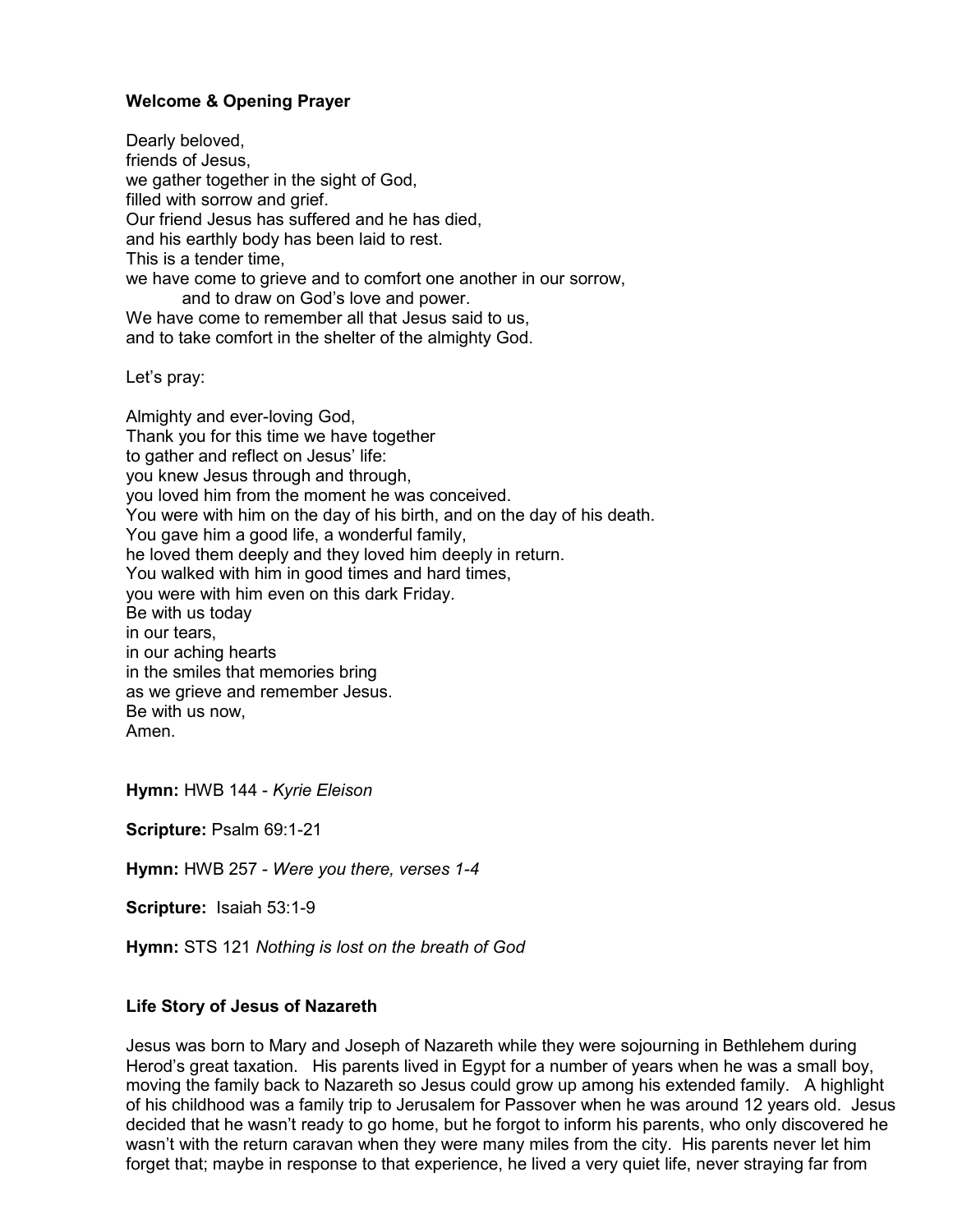home until he was in his 30's. While Jesus never married, he was very involved in the lives of his extended family, their children and the family carpentry business. Jesus was a big support for his mother Mary in her grief after his father's passing.

When Jesus was in his early 30's , a visit with his cousin John changed the course of his life. After this visit, he left Nazareth to lead an unsettled life, never having a home of his own again. He became a big traveller, passing through Galilee and Judea and even into Samaria and the land beyond the Jordan. His family hoped that he would get over his travelling bug and settle down and raise a family, but that was not to be. Jesus was a person with a special light, a light from God, like the prophets of old. He travelled because he had a message from God. He was a powerful speaker, enthralling the young and the old, the rich and the poor alike with his insight and wisdom. He spoke to us of the great compassion of God, and that we too should have love for one another.

In the course of Jesus' travels he came to have 12 special friends who he called his disciples, as well as numerous followers, male and female, who generously provided for his needs out of their own resources.

Jesus had many interesting encounters with people. If you tried to write down everything he did, the world could not contain the stories. He could make friends with anyone; tax collectors, people possessed by demons, the educated, the rich, people who were blind or lame, lepers, Pharisees, Samaritans... Jesus was interested in everyone. He was the kindest man, the most loving man....a person who had special powers given to him by God. Those of you here who have seen the power of his miracles know what I am talking about.

In the final years of his life, Jesus became famous, with thousands flocking to hear him speak. Some believed him to be the Messiah, the chosen one of Israel. While he was deeply loved he also had some bitter enemies, people who were threatened by his sometimes biting honesty. He became so famous he attracted the attention of religious and political leaders, who plotted to kill him. One of his own disciples, who we will not name today (God have mercy on his soul), betrayed him.

Jesus was arrested and tried before Pontius Pilate. Up to the end, there were some among us who hoped for a display of God's power, that Jesus would begin to speak and amaze all who heard him, as he amazed us all for so long. But he didn't open his mouth in those final days. Those who saw him in his final hours describe someone who was resolute in his faith, still talking to God even as he was executed by crucifixion, as a common criminal. He died just outside the city of Jerusalem that he loved, on the Friday before Passover.

Left to grieve his passing are his mother Mary, his brother James and various in-laws, his Aunt Mary, wife of Clopas, many cousins, nieces and nephews, his 11 special followers, and innumerable friends. He was predeceased by his father Joseph and his cousin John, the baptizer.

While Jesus had no children of his own, and never made very much money or owned any property, he left a mark that will never be forgotten. He will be remembered forever in the hearts of those who love him.

**Hymn:** HWB 615 - *Shall we gather at the river*

**Scripture:** John 15:12-17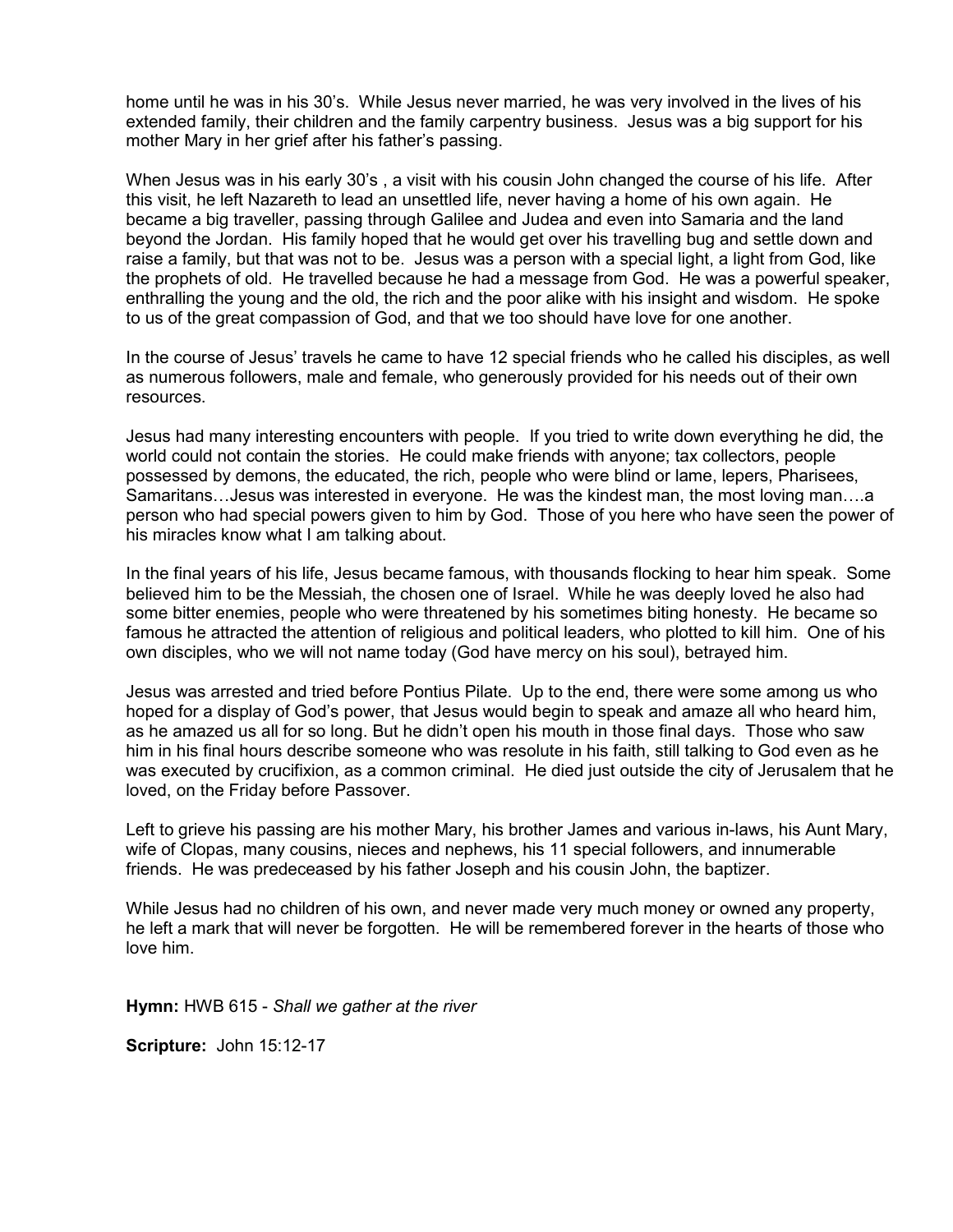### **Tribute – by Peter, disciple**

I didn`t want to get up to do this tribute, but the other disciples said I must, I had to, and so I am speaking for all of them too. We got to know Jesus about the same time, around 3 years ago, when he had just started travelling.

What do you say about a stranger who tells you to leave your family and your home and your career and go with him? What do you say about someone who asks you to do that, and you do it? He was the kind of person you listened to, you listened to him from a deep place inside yourself. It was like he had the words of life, and you wanted to listen. Or, as my young friend John says, it was like he WAS the word. The word of life. And you wanted to listen to him forever.

And we listened and we listened, but I can't say I understood everything he said, although God knows I tried. Jesus was very patient, listening to our questions. After he'd been teaching the crowds, we'd pull him aside and ask him what he really meant, and he would explain it all again. He had that kind of patience.

I'm a fisherman by trade, and anyone who knows me will tell you that I can work hard. But I didn't have half the energy that Jesus had. We'd walk all day, Jesus would preach half the night to people, and we could hardly hold our eyes open. Finally we'd get to bed somewhere, and in the morning we'd wake up and Jesus was gone. He was out on the hills praying half the night. He got energy just from being with God.

There was a power about Jesus that I've never seen in any one else, alive or dead. He spoke from a place of power and he could change things with his word, with his touch. He spoke with power to those with sicknesses, he healed the blind, the lame. He could speak to demons and they would heed him. And I know some of you may find this hard to believe, but he could speak to the wind, and to the storm, and it would obey him. He spoke to a dead man, and called him back to life. It may all sound unbelievable, but we saw it with our own eyes. This is the kind of man he was.

And in spite of all that amazing power, he was just one of us. He was our friend. He cared for us, talked to each us about our own troubles. He knew us through and through. Travelling together, you get to know each other really well, and you don't always get along. We were sometimes unreasonable, sometimes angry, irritable, what have you, but Jesus was always there encouraging us.

And we, his disciples came to see that he wasn't just any ordinary person, or even an ordinary prophet, but we came to see that he was the Messiah, the chosen one of Israel. Last Sabbath when we entered into Jerusalem and the whole city was out singing his praises, we thought his time had come, and that we would see him seated in his rightful place.

What happened next has bewildered all of us, and we have no words to describe our horror...our grief? *(pause)* 

It was unthinkable, and yet it happened. *(pause)* 

There are things I would wish undone, and things I did not do, that I wish I could ? *(pause)*

But what is done is done. We know now that Jesus is buried behind a stone a foot thick. No one can hurt him now, which is about the only comfort we have in this dark time.

I can only say today that Jesus was a Saviour to me ... he showed me the way to live, and I will never forget it. My friends and I are heading back to Capernaum shortly, but we are not heading back as the same people who left three years ago. Jesus has changed us.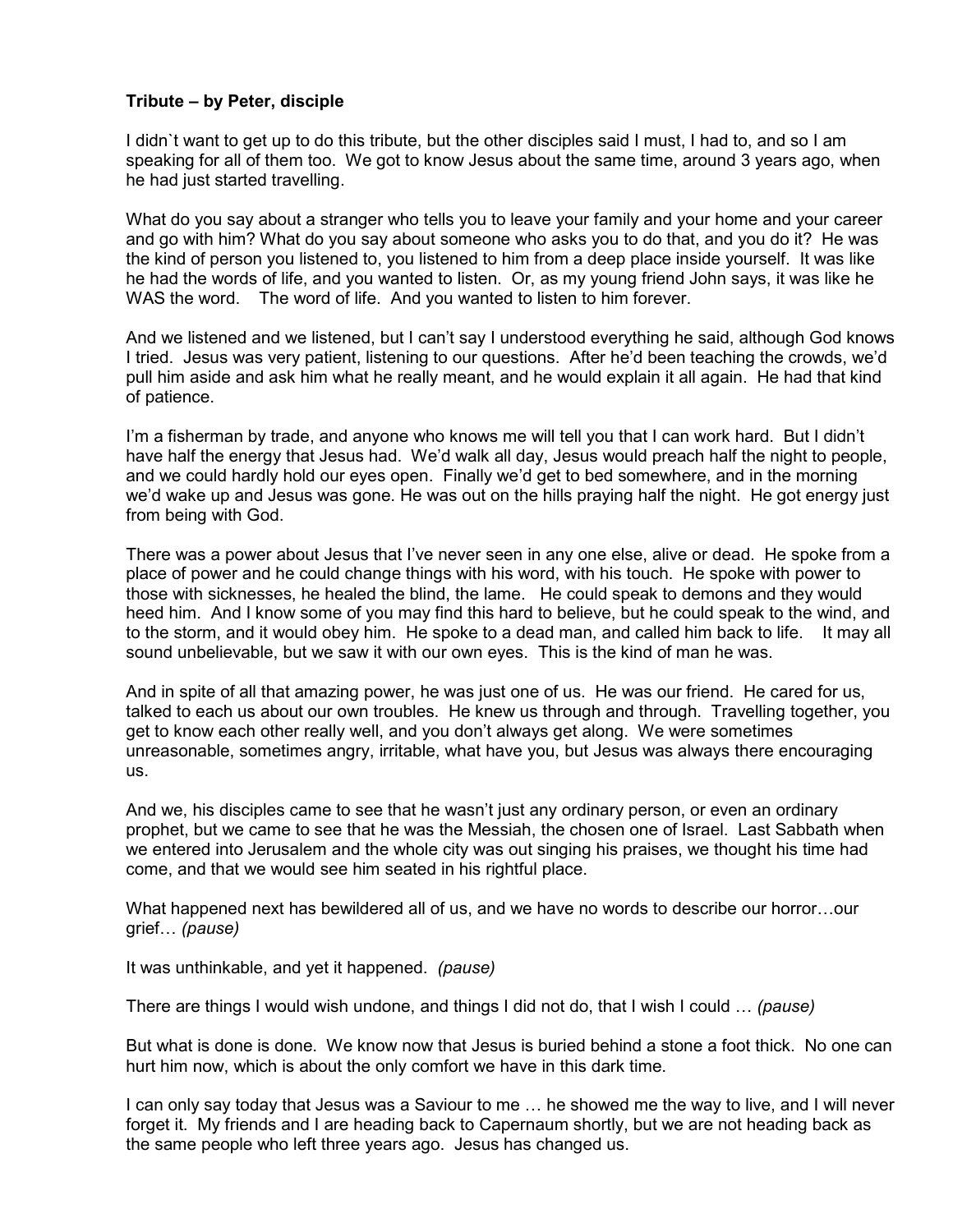If there was one thing Jesus would want, it would be that we should love one another, and take care of each other in our grief. Mary, I know how hard it was for you to give up your son to his travelling life. He missed Nazareth, too. But he did what he was called to do, and I know you knew from the beginning that he had a special calling, a special life. And I'm glad to see that John is taking care of you now.

I just ask that for all of us, as we go from here, we not just go our own way, but that we look out for each other, that we love one another, as Jesus loved us.

**Hymn:** STJ 105 - *Don't be afraid* 

#### **Tribute** – by Mary Magdalene, friend

I remember the first time I met Jesus. I had been lost for some years, possessed by demons – and not myself. I hardly recall that time at all. But the first clear memory I have is of a man holding my hand and calling my name. I looked into his eyes, and I felt such love and acceptance from him ... he just radiated that type of love.

After that I followed Jesus, along with a number of other women. He had started his tour of Israel then. We followed Jesus as our Teacher, from place to place. Jesus was someone who loved people, he loved to meet people, he loved to hear their stories and he loved to help them, in whatever way he could. And people flocked to see him, they couldn't get enough of him.

Sometimes we would travel ahead to a place he was going, and let people know he was on his way. Crowds of people would greet him as he came into town, along with all the sick, hobbling along or being carried. Jesus would heal them and he would teach them.

I remember once Jesus was out on a hillside teaching, and he told us how we were blessed by God; as the poor, as those who mourn, as those who are hungry, as those who long for peace. His heart went out to the crowd, to us, and we knew he spoke with the authority of God. When we were hungry, he could feel our hunger, and he fed us. Our spirits and our stomachs ... he always anticipated our needs.

And he showed us that God cared about everyone, not just the rich, not just the well-educated, or the powerful, but everyone. We had travelled across the Sea to the place of the Gadarenes. And there was a man there who was out of his mind, the kind of man you would walk a kilometre to avoid, he was naked and screaming, an obvious lunatic! Peter and the other men who were rowing changed direction when they saw him screaming on the shore, but Jesus told them "no." We would aim for him, we would land our boat right next to him. It was Jesus who eagerly got out of the boat, went to the man and spoke to him  $\ldots$  we stayed where we were. In a few minutes, Jesus had that man clothed and seated and listening in his right mind to everything Jesus had to say.

Or another time, there was a woman who had been caught in adultery, and she was brought before Jesus by the authorities. She was a test, a test case ... what would he say about this person who had obviously broken the law. I can still picture it  $\ldots$  the woman in a heap on the ground, all the men, righteous and angry, standing with stones in their hands, ready to punish, waiting for Jesus to say the word. Jesus just crouched down beside the woman; he stayed like that for a long time, just writing on the sand. When he spoke he said, "Let he who is without sin, throw the first stone." One by one, starting with the oldest, they dropped their rocks and turned away. Jesus was left sitting on the ground with the woman. I can still see her face, as she looked up from the ground, and saw that none of her accusers remained. She looked in Jesus' face, and I know what she saw there. He told her to go in peace, and to sin no more.